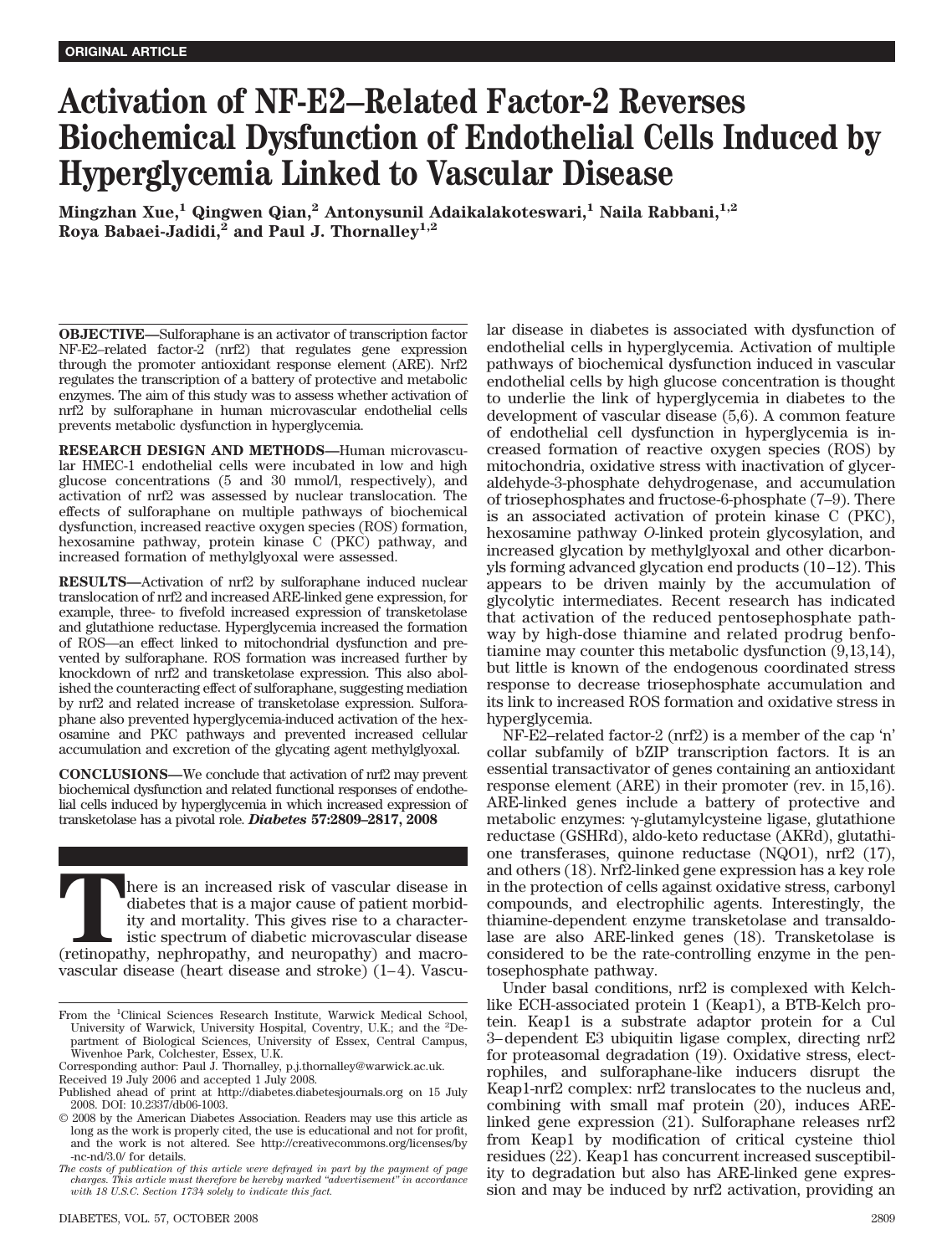

**FIG. 1. Nrf2 activation and transketolase expression in human HMEC-1 endothelial cells in vitro.** *A***: Schematic diagram showing activation of nrf2 and dynamic nuclear-cytoplasmic shuttling of nrf2 for ARE-linked expression.** *B***: Multiple pathways of biochemical dysfunction induced by hyperglycemia in microvascular endothelial cells and effect of nrf2 activated, ARE-mediated induction of transketolase expression. Other mechanisms of biochemical dysfunction may be involved.**

autoregulatory feedback loop (23). Nrf2 also undergoes nuclear export, establishing cytoplasmic/nuclear dynamic shuttling (24). Recent research has suggested that the serine/threonine kinase CK2 has a role in nuclear import of nrf2 and that both CK2 and tyrosine kinase Fyn influence nuclear export and degradation of nrf2 (25,26) (Fig. 1*A*). There is an active nrf2–Keap-1 system in vascular endothelial cells (27).

The role, if any, of nrf2-linked gene expression in countering endothelial dysfunction in hyperglycemia has not been disclosed. Disposal of glyceraldehyde-3-phosphate and fructose-6-phosphate by the reductive pentose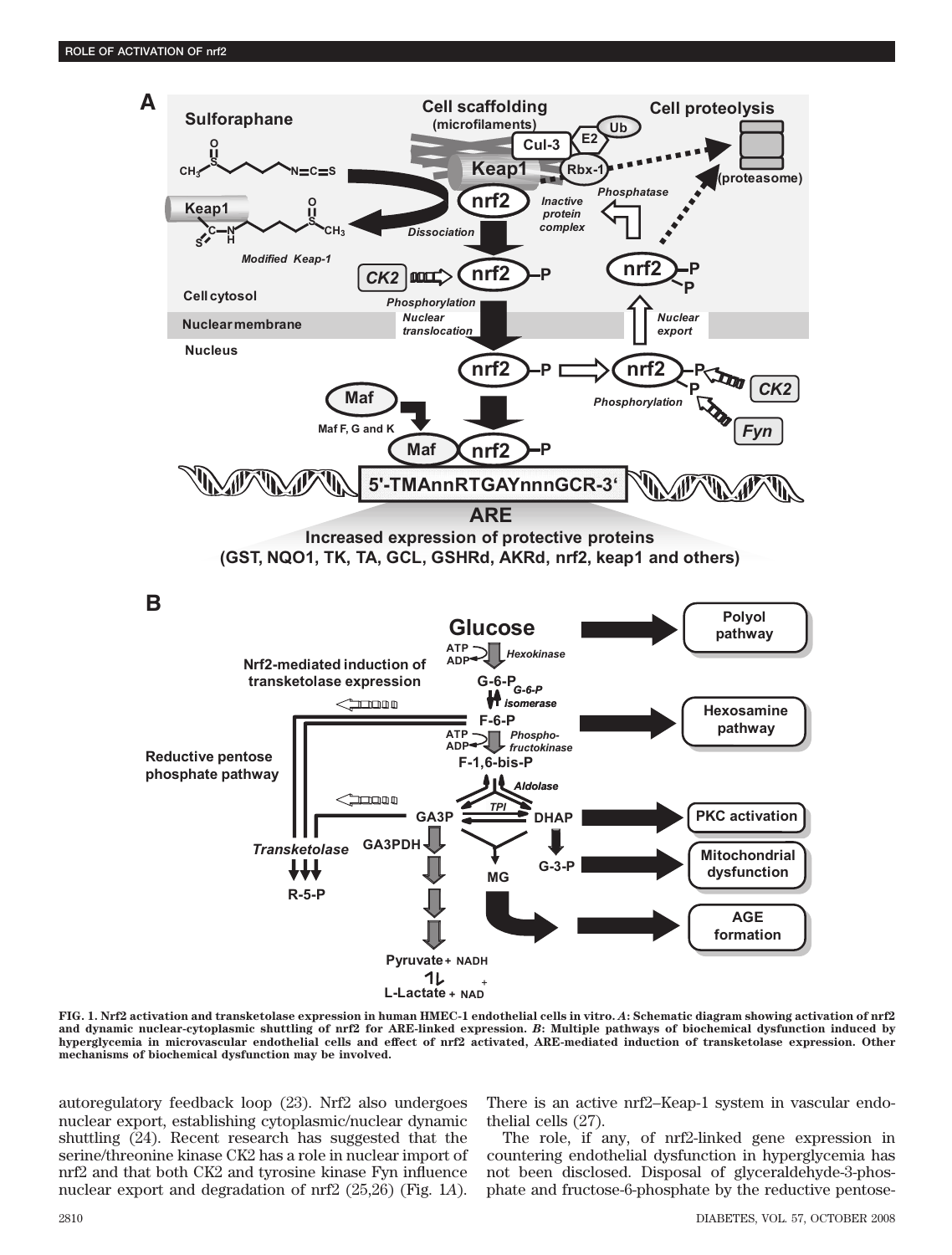phosphate pathway induced by activation of nrf2 and increased expression of transketolase suggested a possible mechanism of intervention. In this report, we show that activation of nrf2 by the dietary activator sulforaphane, limited to concentration ranges found in plasma after consumption of broccoli (28) for relevance to future clinical dietary intervention, increased the expression of protective enzymes under ARE-linked transcriptional control and prevented metabolic dysfunction in endothelial cells induced by hyperglycemia in which increased expression of transketolase has a critical role.

### **RESEARCH DESIGN AND METHODS**

**Reagents.** MCDB-131 medium, FCS, Alexa Fluor 488 rabbit anti-mouse IgG and 2',7'-dichlorodihydrofluorescein diacetate (H<sub>2</sub>DCFDA) were purchased from Invitrogen (Paisley, U.K.). Monoclonal (mouse) anti–*O*-linked *N*-acetylglucosamine (Clone RL2) was purchased from Abcam (Cambridge, U.K.). All other chemicals were obtained from Sigma-Aldrich (Poole, Dorset, U.K.), unless otherwise stated.

**Cell culture.** Human microvascular HMEC-1 endothelial cells were cultured as described previously (29). HMEC-1 cells  $(4-6 \times 10^6)$  were incubated in MCDB-131 medium with 10% serum, 10 mmol/l L-glutamine, 10 ng/ml epidermal growth factor, and  $1 \mu$ g/ml hydrocortisone in 92-mm-diameter Petri dishes with low glucose (5 mmol/l) and high glucose (30 mmol/l) in the absence and presence of 4  $\mu$ mol/l sulforaphane for 6–48 h, trypsinized, and analyzed as described below.

**Small interfering RNA transfection.** HMEC-1 endothelial cells were incubated in MCDB-131 medium with 10% serum and then transfected with small interfering RNA (siRNA) for nrf2 (SI00657030; Qiagen) or transketolase (SI02653791) using the HiPerfect transfection reagent according to the manufacturer's instructions. The incubation was then continued with normal medium for 24 h. Cultures were then continued with low and high glucose concentrations in the absence and presence of  $4 \mu$ mol/l sulforaphane for 6 or 24 h and/or other additives. Knockdown was confirmed by real-time RT-PCR for nrf2 and transketolase. RNA was extracted using the RNeasy minikit (Qiagen), reverse transcribed by SuperScript III First Strand Synthesis system (Invitrogen), and quantified by real-time RT-PCR using the TaqMan MGB probes, designed and supplied by Applied Biosystems. Knockdown was 60% for transketolase and  ${>}90\%$  for nrf2.

**Nuclear translocation of nrf2 by immunoblotting.** Nuclear and cytosolic proteins were isolated from HMEC-1 cells incubated with and without sulforaphane using a CelLytic NuCLEAR extraction kit (Sigma). Trypsinized cells were washed in PBS at 4°C, and the cell pellet was lysed with hypotonic lysate buffer containing dithiothreitol, a protease inhibitor cocktail, and IGEPAL CA-630 on ice for 15 min. The lysate was centrifuged  $(11,000 \times g, 30 \text{ s},$ 4°C), and the supernatant was used for the cytosolic extract. The pellet (crude nuclear fraction) was treated with extraction buffer containing dithiothreitol and protease inhibitor cocktail at 4°C for 30 min, vortex mixed, and centrifuged  $(21,000 \times g, 4^{\circ}\text{C}, 5 \text{ min})$ . The supernatant was collected for the nuclear extract. All protein extracts were frozen at  $-80^{\circ}$ C immediately until further analysis. The protein concentration was determined with EZQ Protein Quantitation kit (Invitrogen).

Proteins in the cytosolic and nuclear fractions were separated by 10% SDS-PAGE and transferred electrophoretically onto polyvinylidene difluoride membrane, and the membrane was blocked with 5% nonfat milk in Trisbuffered saline–Tween buffer (10 mmol/l Tris-HCl, pH 7.5; 150 mmol/l NaCl; and 0.05% Tween-20). The membrane was probed with anti-nrf2 antibody (H-300; 1:1,500 dilution) overnight at 4°C. After washing, the membrane was incubated with horseradish peroxidase–conjugated second antibody (1:3,000 diluted; Sigma) for 1 h at room temperature, and immunoconjugate was detected with enhanced chemiluminescence. The membrane was then incubated with stripping buffer (100 mmol/l  $\beta$ -mercaptoethanol, 2% SDS, and 62.5 mmol/l Tris-HCl, pH 6.8), blocked with 5% nonfat milk in Tris-buffered saline–Tween buffer, and reprobed with antibodies to reference proteins -actin and lamin A. Protein band intensities were quantified using Image-Quant TL software (Amersham Biosciences).

**Characterization of biochemical dysfunction.** The intracellular formation of ROS was detected using the fluorogenic probe H<sub>2</sub>DCFDA. Cells (2  $\times$   $10^6)$ were incubated with and without sulforaphane and mitochondrial inhibitors for 24 h, washed with PBS, and then incubated further with 20  $\mu$ mol/l H2DCFDA for 45 min, washed again, and analyzed by flow cytometry. Shorter incubations of 1-h preincubation in hyperglycemia with and without mitochondrial inhibitors were also performed by microplate fluorescence mea-

Hexosamine pathway activity was assessed by a quantitative dot Western blot assay for *O*-linked *N*-acetylglucosamine modified protein. Cytosolic protein extracts (0.7  $\mu$ g in 5  $\mu$ l PBS) were immunoblotted with RL2 antibody (1:800 dilution in blocking buffer) for 3 h at room temperature, blocked with 10% BSA, and washed (30). The immunocomplexes were detected with Alexa Fluor 488 rabbit anti-mouse IgG (1:700 dilution) and quantified by microplate fluorimetry. The concentrations of methylglyoxal in HMEC-1 cells and medium of cultures with and without sulforaphane were determined by derivatization with 1,2-diaminobenzene and quantitation by liquid chromatography with tandem mass spectrometric detection and stable isotopic dilution analysis (12). PKC activity was assayed in membrane and particulate fractions of HMEC-1 cells with exogenous diacylglycerol (1,2-dioleoyl-*sn*-glycerol; DAG) activator and epidermal growth factor receptor peptide fragment VRKRTLRRL as substrate (9).

**Statistical analyses.** All statistical analyses were performed using paired Student's  $t$  test, and results are expressed as means  $\pm$  SD. A  $P$  value <0.05 was considered to be significant.

#### **RESULTS**

**Activation of nrf2 and ARE-linked gene expression in endothelial cells by the dietary activator sulforaphane.** We investigated the activation status of nrf2 in human microvascular endothelial cells by assessing nuclear translocation of human nrf2 by immunoblotting in cytosolic and nuclear fractions and confocal microscopy of nrf2-GFP fusion protein. HMEC-1 endothelial cells incubated in model hyperglycemia (30 mmol/l glucose) showed no significant nuclear translocation of nrf2 with respect to normoglycemic control (5 mmol/l glucose) after incubation for 6 h. Addition of 4  $\mu$ mol/l sulforaphane gave a twofold increase in nuclear nrf2 in both normoglycemic and hyperglycemic cultures. In the normoglycemic culture, the concentration of nrf2 in the cytosol was decreased concomitantly; whereas in the hyperglycemic culture, the concentration of nrf2 in the cytosol was increased. This suggests that the double insult of hyperglycemia and sulforaphane increased the cellular content of nrf2 protein (Fig. 2*A* and *B*). This concentration of sulforaphane did not induce significant cytotoxicity in HMEC-1 cells in incubations for up to 48 h, as assessed in previous studies (31). Transketolase activity of HMEC-1 cells was determined spectrophotometrically, as we have previously described (9).

Real-time RT-PCR analysis of target ARE-linked gene expression revealed a marked fivefold induction of transketolase mRNA in cells stimulated with sulforaphane (Fig. 3*A*) and a lower, three- to fourfold increase in GSHRd mRNA (Fig. 3*B*). The cytosolic activity of transketolase was increased 40–60% by exposure to sulforaphane (Fig. 3*C*). The increase in expression of transketolase induced by sulforaphane in normoglycemic and hyperglycemic cultures was prevented by knockdown of nrf2 expression (Fig. 3*A*). To confirm that there is an ARE-linked induction of gene expression by sulforaphane in HMEC-1 cells, we studied the mRNA levels of the typical nrf2-linked, ARE-mediated gene, NQO1. NQO1 expression, normalized to culture in normoglycemia, was increased approximately twofold in HMEC-1 cells incubated with 4  $\mu$ mol/l sulforaphane in normoglycemic and hyperglycemic conditions. Basal and sulforaphane-induced expression of NQO1 in hyperglycemic culture was decreased 56 and 31%, respectively, by knockdown of nrf2 with siRNA (Fig. 3*D*).

**Increased formation of ROS by endothelial cells in hyperglycemia, reversal by sulforaphane, and critical role of transketolase.** To examine the effect of ARElinked gene expression on biochemical dysfunction in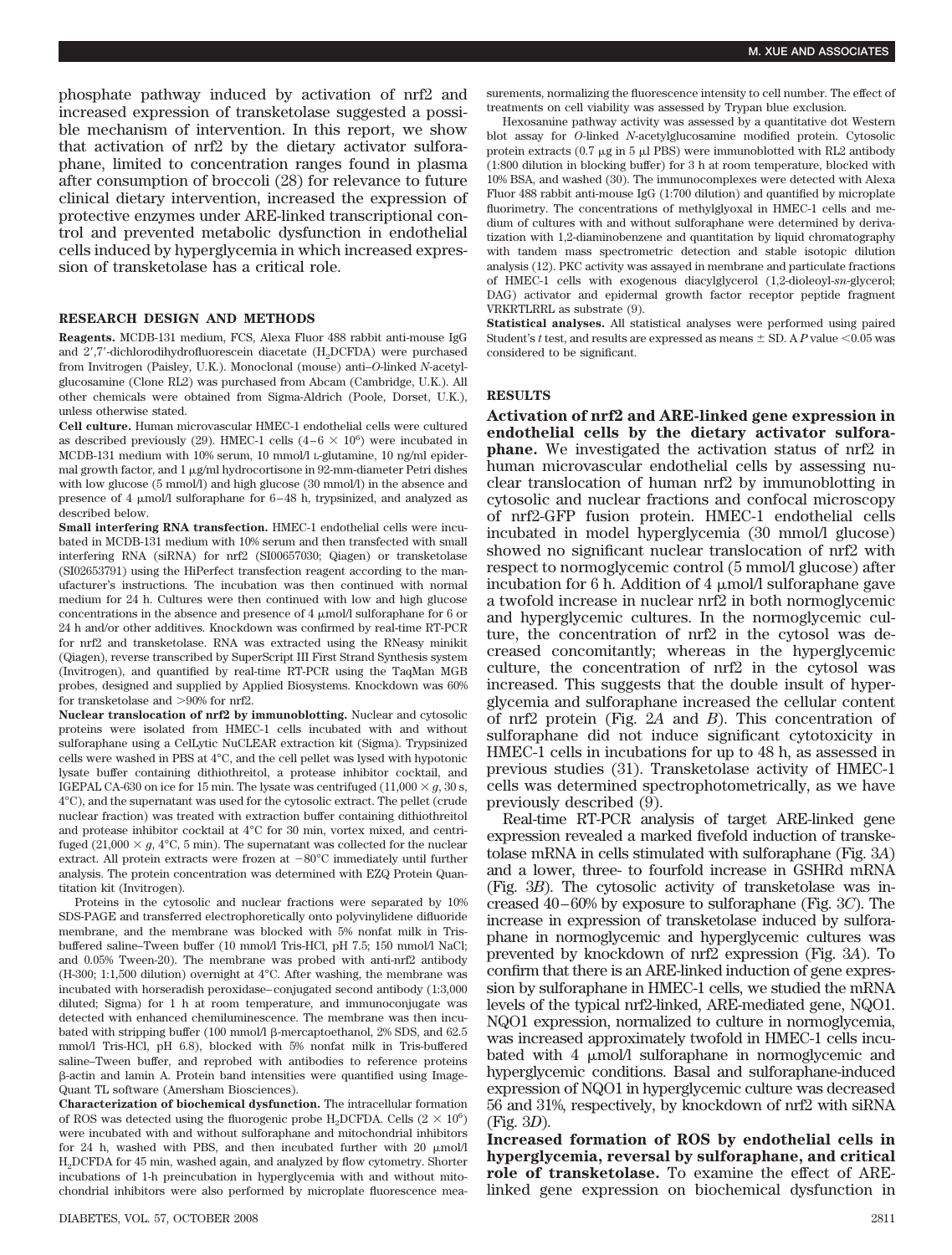

**FIG. 2. Nuclear translocation of nrf2 in human HMEC-1 endothelial cells in vitro activated by sulforaphane. Nuclear fraction (***A***) and cytosolic** fraction (*B*) immunoblotting for nrf2 (98-kDa band). Densitometric intensity ratios are means ± SD (*n* = 3). N, 5 mmol/l glucose; H, 30 mmol/l<br>glucose; N+SFN, 5 mmol/l glucose + 4 µmol/l sulforaphane; and H+SFN, 30 mmol/ \*\*\* $P$  < 0.001 with respect to N;  $^{\circ}P$  < 0.05 and  $^{\circ\circ}P$  < 0.01 with respect to H.

hyperglycemia, the cellular production of ROS was quantified. Hyperglycemic culture of endothelial cells produced a threefold increased formation of ROS (Fig. 4*A*). This was not induced by the addition of 25 mmol/l L-glucose (which does not permeate into endothelial cells) to the normoglycemic control. Incubation of endothelial cells with sulforaphane reversed the increase in ROS by 73%, suggesting that activation of ARE-linked gene expression prevented increased ROS formation. Increased ROS formation by HMEC-1 cells in hyperglycemic cultures was prevented by incubation for 60 min with mitochondrial inhibitors (ROS formation [percentage of normoglycemic control]: 10 mol/l *p*-trifluoromethoxycarbonylcyanide phenylhydrazone,  $94 \pm 3\%$ ; 5 µmol/l rotenone,  $104 \pm 3\%$ ; and 2 µmol/l myxothiazole,  $88 \pm 3\%$ ). This suggests that dysfunction of mitochondria was a primary source of the increased ROS and electron flux, although complexes I and III contributed to this effect. Incubation of HMEC-1 cells with these inhibitors for 24 h decreased cell viability by 40–50% and masked the effect of rotenone.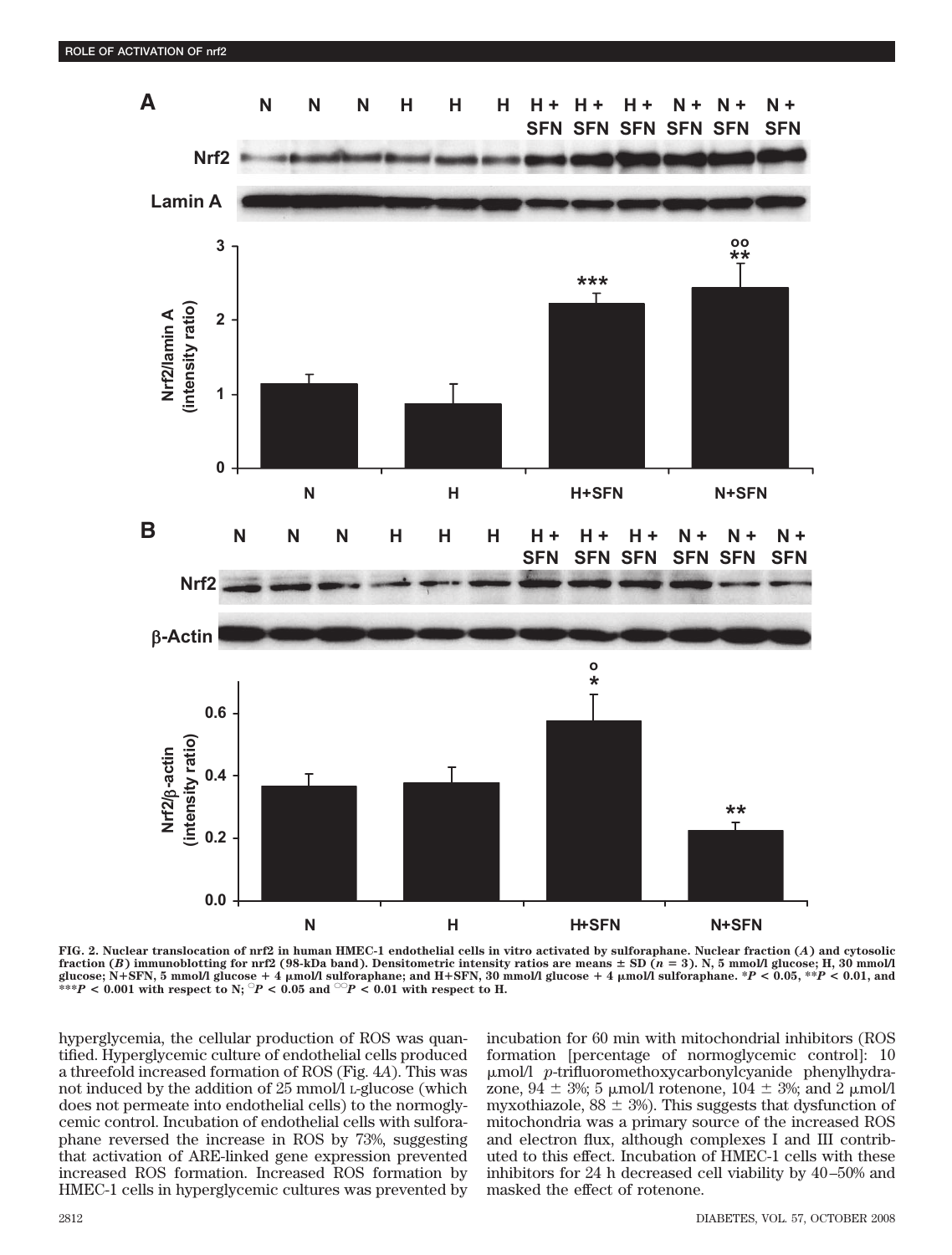

**FIG. 3. Effect of sulforaphane on ARE-linked gene expression in HMEC-1 endothelial cells in hyperglycemic culture in vitro.** *A***: Effect of hyperglycemia and sulforaphane on expression of transketolase, with and without knockdown of nrf2.** *B***: Effect of hyperglycemia and sulforaphane on expression of GSHRd.** *C***: Transketolase activity of HMEC-1 cells; effect of hyperglycemia and sulforaphane.** *D***: Effect of hyperglycemia and sulforaphane on expression of NQO1. Transketolase, GSHRd, and NQO1 mRNA were quantified by real-time RT-PCR; AN(nrf2), transfection for nrf2 knockdown. Data are means SD (***n* - **3, except** *n* - **6 for transketolase activity). \****P* **< 0.05, \*\****P* **< 0.01, and** \*\*\**P* < 0.001 with respect to N;  $^{>o}P$  < 0.01 with respect to H.

We next sought evidence of whether the prevention of increased formation of ROS was dependent on nrf2. We transfected endothelial cells with siRNA to knockdown expression of nrf2 and confirmed this by PCR and real-time RT-PCR (Fig. 4*B*). Decreasing the expression of nrf2 exacerbated ROS production in both normoglycemic and hyperglycemic cultures; ROS was increased 145% with 5 mmol/l glucose and 190% with 30 mmol/l glucose, with respect to cells with 5 and 30 mmol/l glucose transfected with scrambled siRNA. The increased formation of ROS with nrf2 knockdown was maintained and not reversed by sulforaphane, which is consistent with the prevention of increased

ROS by sulforaphane being mediated by activation of nrf2 rather than a direct antioxidant effect of sulforaphane. Knockdown of transketolase by transfection of endothelial cells with siRNA also exacerbated ROS production in both normoglycemic and hyperglycemic cultures: ROS was increased 247 and 131%, respectively, with respect to cultures with 5 and 30 mmol/l glucose transfected with scrambled siRNA. The increased formation of ROS with transketolase siRNA knockdown was maintained and not reversed by sulforaphane, consistent with the prevention of increased ROS by sulforaphane being mediated by increased expression of transketolase (Fig. 4*B*).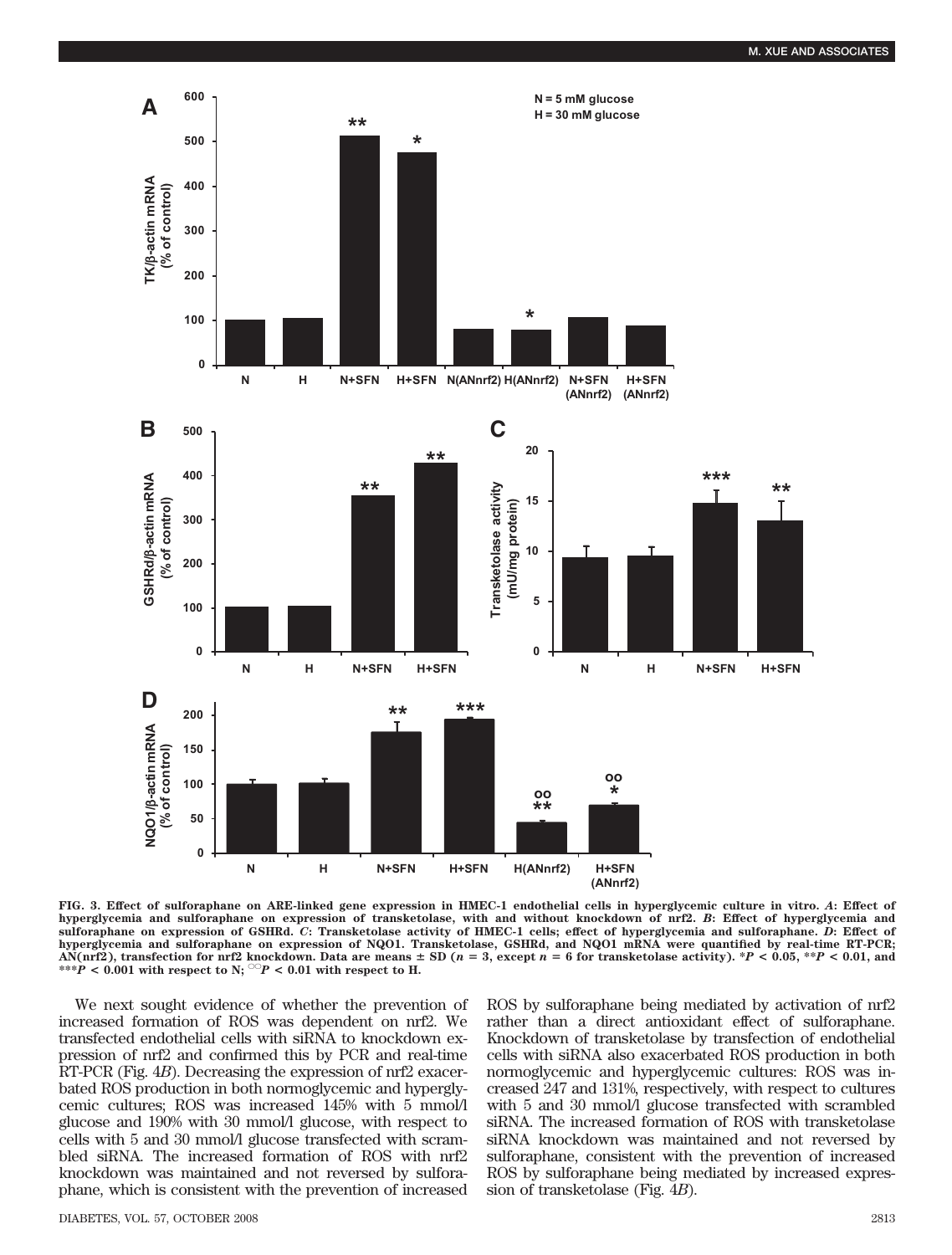

**FIG. 4. Biochemical dysfunction in HMEC-1 endothelial cells in hyperglycemic culture and reversal by sulforaphane in vitro: ROS formation.** *A* **and** *B***: Assessment of cellular ROS formation. H(L), 5 mmol/l D()-glucose with 25 mmol/l L()-glucose; AN(nrf2), transfection with siRNA for nrf2 knockdown; AN(TK), transfection with siRNA for transketolase knockdown; and AN(scr), transfection with scrambled sequence siRNA. Data are**  $\frac{\text{max of } \text{S}(\text{p} \mid \text{a} = 3)}{\text{min of } \text{S}(\text{p} \mid \text{a} = 3)}$ , \* and  $\frac{\text{Signification}}{\text{Signification}}$  with respect to normoglycemic (N) and hyperglycemic (H) control, respectively, with 1, 2, and 3 symbols **representing**  $P < 0.05$ , 0.01, and 0.001, respectively.

**Multiple pathways of biochemical dysfunction in endothelial cells in hyperglycemia and reversal by sulforaphane.** Reversal of increased mitochondrial ROS formation is expected to counter biochemical dysfunction in multiple pathways. Hyperglycemia increased the activity of PKC by 180% in the cytosolic fraction and by 347% in the membrane fraction of HMEC-1 endothelial cells. These increases were reversed partially in both cytosolic and membrane fractions by sulforaphane: The hyperglycemiainduced increase in PKC activity was reversed 40% in the cytosolic fraction and 67% in the membrane fraction (Fig. 5*A* and *B*). Similarly, hexosamine pathway–activated enzymatic *O*-linked glycosylation increased twofold in hyperglycemia and was reversed by sulforaphane (Fig. 5*C*). Finally, the concentrations of methylglyoxal in HMEC-1 cells and medium was increased twofold in hyperglycemia and reversed by sulforaphane (Fig. 5*D*).

#### **DISCUSSION**

The reversal of biochemical dysfunction of endothelial cells in hyperglycemia by sulforaphane suggests that activation of nrf2 and related ARE-linked gene expression is a novel strategy to suppress endothelial cell dysfunction and possibly also the development of vascular disease in diabetes. For example, decreased cellular and extracellular secretion of methylglyoxal is expected to prevent dicarbonyl glycation of cellular and extracellular matrix proteins and to prevent hyperglycemia-induced endothelial cell detachment and anoikis (12). Similarly increased ARE-linked gene expression in human aortal endothelial cells engineered by adenovirus-mediated expression of Nrf2 protected human aortal endothelial cells from cytotoxicity induced by hydrogen peroxide and tumor necrosis factor- –induced increased expression of monocyte chemoattractant protein-1 and vascular adhesion molecule-1. This suggests that increased activation of nrf2 may also confer antiatherogenic activity (32).

Activation of nrf2 by sulforaphane produced nuclear accumulation of the 98-kDa band of nrf2 protein. The 98-kDa band has ARE binding activity and is produced by kinase CK2-catalyzed phosphorylation. Nrf2 levels in cells are regulated by further phosphorylation, nuclear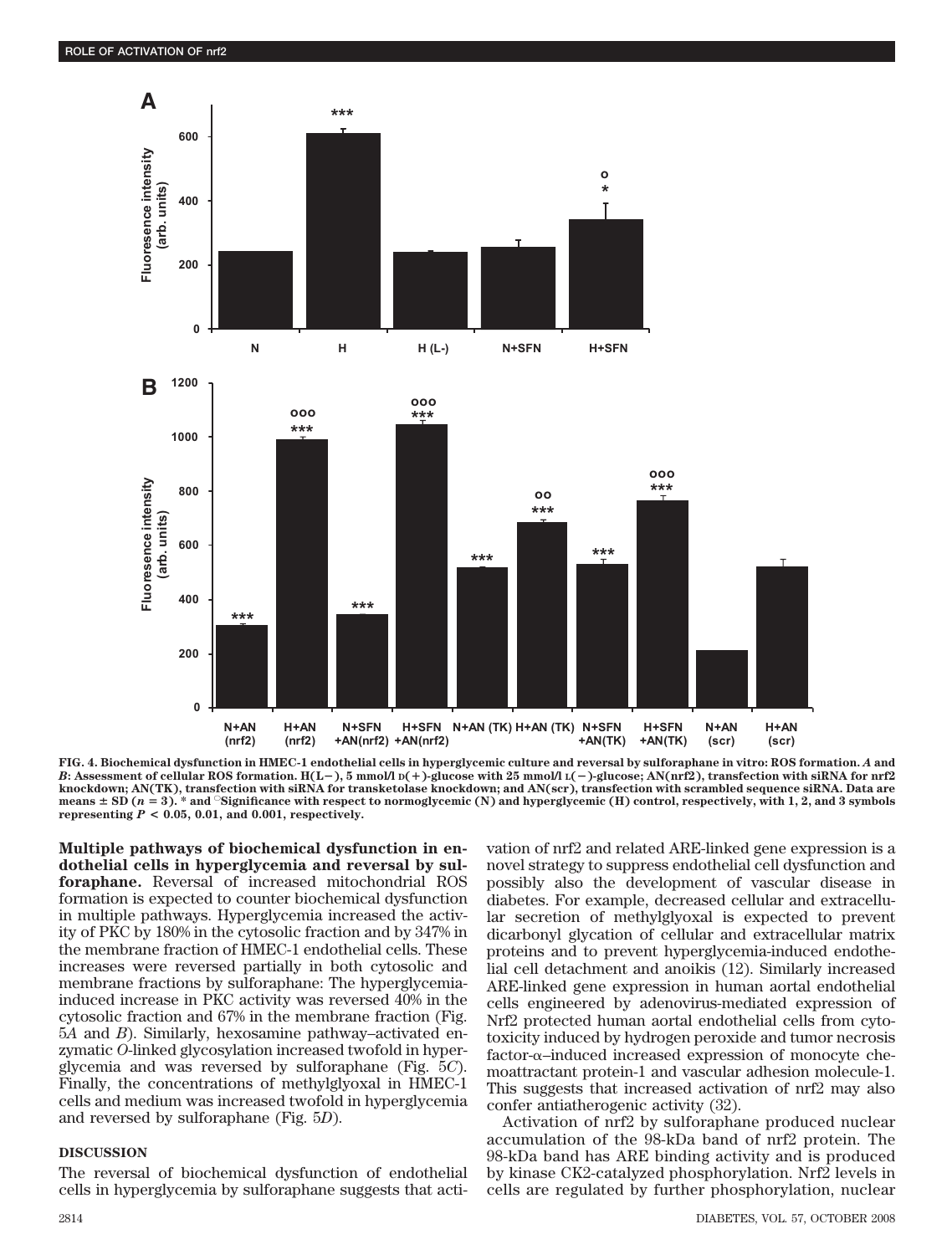

**FIG. 5. Biochemical dysfunction in HMEC-1 endothelial cells in hyperglycemic culture and reversal by sulforaphane in vitro.** *A* **and** *B***: Cytosolic and membrane PKC activity, respectively.** *C***:** *O***-linked protein glycosylation of cell protein extracts.** *D***: Effect on methylglyoxal concentrations:** concentration in culture medium ( $\blacksquare$ ) and cellular content ( $\Box$ ). Data are means  $\pm$  SD ( $n=3$ ). \*P < 0.05, \*\*P < 0.01, and \*\*\*P < 0.001 with respect to N;  $\degree$ P < 0.01 and  $\degree$  P < 0.001 with respect to H.

export, and degradation, which may be enhanced by ARE-linked expression of Keap1 (23,26,33). Nrf2 may also exhibit ARE-linked expression. Quantitative Western blotting for nrf2 revealed increased nrf2 in both the nucleus and cytosol in hyperglycemia with sulforaphane treatment, suggesting that total cellular nrf2 protein had increased but only with costimulation from both sulforaphane and hyperglycemia. The expression of nrf2 is ARE-regulated with nrf2 binding to its own promoter (17). Hyperglycemia may synergize with sulforaphane to increase nrf2 via ARE-induced expression by increasing endogenous activators of nrf2, such as 4 hydroxynonenal (34), increasing the activity of CK2 via  $Ca^{2+}/calmodulin-dependent mechanisms (25,35)$  or other activatory mechanism. This may reflect an ARElinked, antistress response to hyperglycemia in endothelial cells, albeit too weak to mount an adequate defense against the metabolic insult.

Although nrf2 activation leads to increased expression of enzymes linked to antioxidant functions countering oxidative stress, in this study, increased expression of transketolase made a critical and pivotal intervention. The increased reductive pentosephosphate pathway activity thereby achieved counters the accumulation of triosephosphates and fructose-6-phosphate driving metabolic dysfunction (9). The protective role of the reductive pentosephosphate pathway in ARE-linked gene expression has hitherto not been identified, although increased transketolase expression is associated with the dietary restriction model of healthy ageing (36). Enzymatic activity of transketolase in the pentosephosphate pathway produces indirectly the NADPH cofactor for other ARE-linked gene products, GSHRd, AKRd, NQO1, and thioredoxin reduc-

DIABETES, VOL. 57, OCTOBER 2008 2815

tase, that contribute to countering the effects of oxidative stress (37). Therefore, contributions of other ARE-linked gene expression in synergism with transketolase in reversal metabolic dysfunction in hyperglycemia cannot be excluded.

Multiple pathways of biochemical dysfunction in HMEC-1 cells induced by hyperglycemia were reversed by sulforaphane, except reversal of PKC activation was resistant to the response. This may be due to ARE-linked induced expression of 1-acylglycerol-3-phosphate *O*-acyltransferase 3 by sulforaphane (38). This enzyme converts lysophosphatidic acid to phosphatidic acid, a precursor of the PKC activator DAG in de novo synthesis stimulated in hyperglycemia. The increased expression of this ARElinked gene may maintain increased levels of DAG, although the increased concentrations of glycolytic intermediates upstream driving de novo synthesis of DAG are expected to have been corrected. Prolonged exposure to increased levels of DAG has been suggested as a stimulus of increased PKC expression in hyperglycemia associated with diabetes that may underlie the increased specific activity of PKC in both membrane and cytosolic cell fractions found herein. Alternatively, when we studied activation of transketolase by high-dose thiamine supplements (7), we also found an incomplete reversal of hyperglycemia-induced increase in PKC activity. This may suggest that factors other than those influenced by transketolase contribute to PKC activation in hyperglycemia.

The prevention of nrf2 activation by sulforaphane by addition of GSH may be interpreted as an effect of GSH acting as an antioxidant. However, sulforaphane and other isothiocyanates bind reversibly to nonprotein thiols, such as GSH, decreasing the concentration of free sulforaphane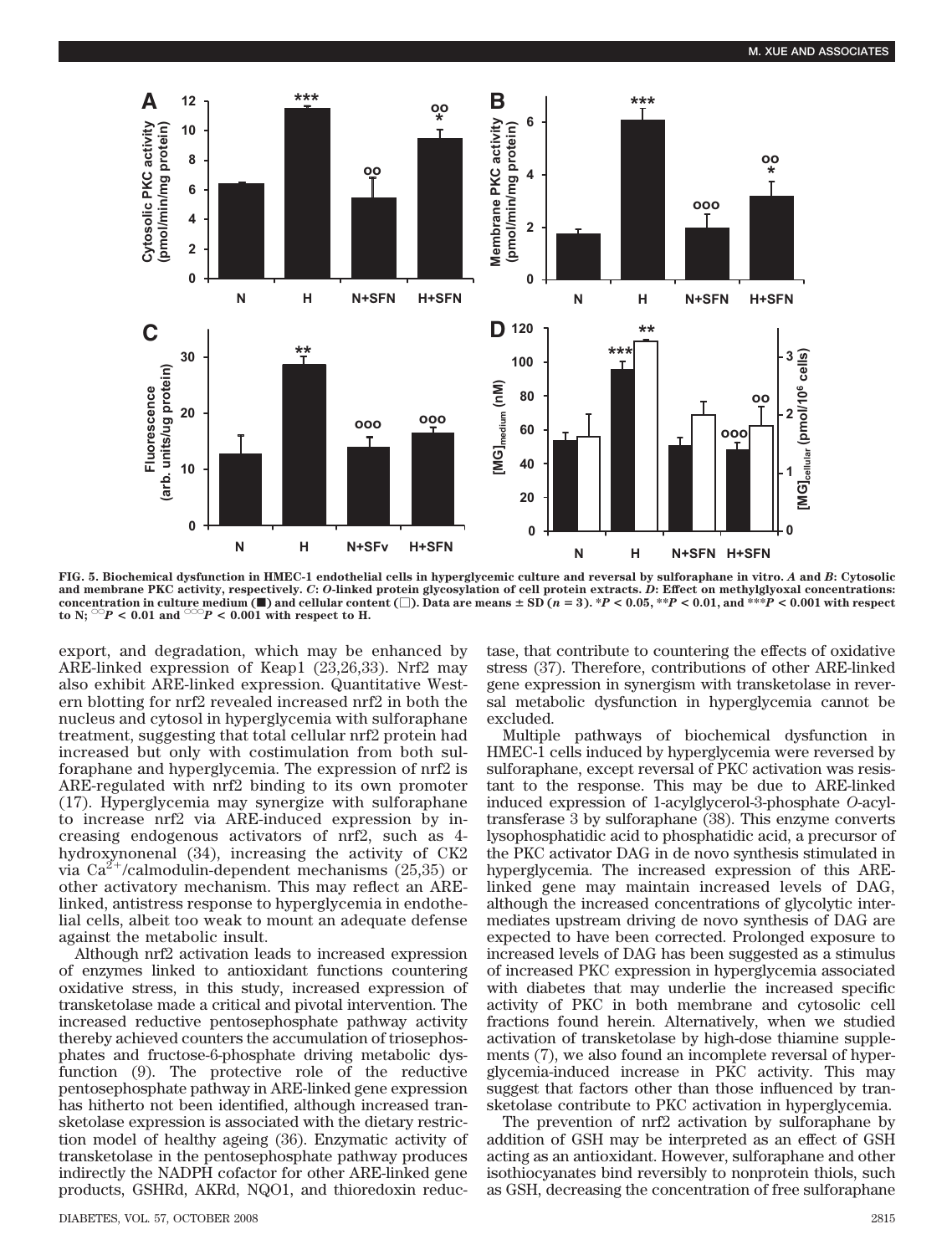available to modify Keap1. The residual low concentration of free sulforaphane is inadequate to produce a pharmacological response and undergoes slow inactivation by spontaneous hydrolysis (39). The inhibition of nrf2 activation by GSH may, therefore, also reflect interception of sulforaphane in the extracellular medium and prevention of it reaching the cellular receptors, such as Keap1.

Sulforaphane and related isothiocyanates are cytotoxic to endothelial cells and other cells at higher concentrations than used herein (typically  $20-40 \mu$ mol/l)  $(31,40)$ . The cytotoxicity is mediated through interactions with death receptors and apoptotic signaling (41), also involving inhibition of p38 mitogen-activated protein kinase (42), mitogen-activated protein kinase kinase kinase-1 (43), and protein phosphatase M3/6 (44), and activation of extracellular signal–related kinase  $1/2$  and Jun NH<sub>2</sub>terminal kinase (45). This is independent of the disruption of the Keap1-nrf2 complex. Such concentrations of sulforaphane are higher than achieved by *Brassica* spp. vegetable consumption (28), and related cell signaling is expected to be of limited relevance to dietary exposures of sulforaphane.

There was increased formation of ROS by HMEC-1 cells in model hyperglycemia of 30 mmol/l D-glucose. The lack of similar effect induced by L-glucose indicated that glucose entry and metabolism into cells was required for increased ROS formation. Increased ROS formation was linked to mitochondrial dysfunction, consistent with previous reports (10), in which complexes I and III were involved—the former probably by reverse electron flow from complex II (46). Incubation of HMEC-1 cells with the mitochondrial inhibitors for 24 h produced significant cytotoxicity and masked the role of complex I in hyperglycemia-induced ROS formation. Incubation with inhibitors for 1 h did not induce cytotoxicity. Similar effects may have compromised the outcome of previous studies of this type (47). Other sources of increased ROS formation in microvascular endothelial cells in hyperglycemia have been identified: activation of vascular NADPH oxidase; inactivation and uncoupling of endothelial nitric oxide synthase (48,49); and related upstream signaling linked to poly(ADP-ribose) polymerase (PARP) (7), aldose reductase (50), and the xanthine/xanthine oxidase system (51). Mitochondrial metabolism appears to be a major site of ROS formation in the HMEC-1 cell culture model. There are interrelated mechanisms, however, that may explain how sulforaphane-induced ARE-linked gene expression could prevent activation of other pathways. Activation of PARP may be prevented by sulforaphane-induced increased expression of antioxidant enzymes, preventing oxidative damage to DNA. The activation of the polyol pathway may be prevented by sulforaphane decreasing the cellular concentration of methylglyoxal and thereby preventing methylglyoxal-induced expression of aldose reductase (52).

These findings provide the biochemical basis for the link of a vegetable-rich diet with decreased endothelial dysfunction (53), including that part of the Mediterranean diet (54), suggesting that dietary exposure to nrf2 activators derived from cruciferous vegetables may have be involved. The functional importance of this finding requires further evaluation. It is expected that the protective effect of nrf2 activators may be stratified by severity of exposure to hyperglycemia, with increasing effects in the nondiabetic, impaired glucose tolerance, and diabetic populations. Hyperglycemia alone did not induce ARE-linked gene expression in HMEC-1 endothelial cells, even when confronted with damaging insults of oxidative stress and accumulation of dicarbonyls. Physiological activators of nrf2 are thought to be the lipid peroxidation-derived aldehyde, 4-hydroxynonenal, and  $J_3$ -isoprostanes (34,55). The metabolic insult of hyperglycemia is of nonlipidic origin. This may be why the nrf2 system does not respond strongly to it. There is now evidence that diabetes does induce a weak nrf2-mediated protective response, for example, in the high-fat–diet mouse model of type 2 diabetes (56). The weak response suggests that an effective protection to prevent vascular disease has not been mounted and, therefore, provides a clear future opportunity for pharmacological intervention. Cruciferous vegetable consumption and synthetic activators of nrf2 are expected to decrease the risk of vascular disease in diabetes.

## **ACKNOWLEDGMENTS**

This work has received support from the Juvenile Diabetes Research Foundation International (New York), the Wellcome Trust (U.K.), and the Biotechnology and Biosciences Research Council (U.K.).

#### **REFERENCES**

- 1. Stehouwer CDA, Gall MA, Twisk JWR, Knudsen E, Emeis JJ, Parving H-H: Increased urinary albumin excretion, endothelial dysfunction, and chronic low-grade inflammation in type 2 diabetes. *Diabetes* 51:1157–1165, 2002
- 2. de Jager J, Dekker JM, Kooy A, Kostense PJ, Nijpels G, Heine RJ, Bouter LM, Stehouwer CDA: Endothelial dysfunction and low-grade inflammation explain much of the excess cardiovascular mortality in individuals with type 2 diabetes: the Hoorn study. *Arterioscler Thromb Vasc Biol* 26:1086– 1093, 2006
- 3. Coutinho M, Wang Y, Gerstein HC, Yusuf S: The relationship between glucose and incident cardiovascular events. *Diabetes Care* 22:233–240, 1999
- 4. Meigs JB, O'Donnell CJ, Tofler GH, Benjamin EJ, Fox CS, Lipinska I, Nathan DM, Sullivan LM, D'Agostino RB, Wilson PWF: Hemostatic markers of endothelial dysfunction and risk of incident type 2 diabetes: the Framingham Offspring Study. *Diabetes* 55:530–537, 2006
- 5. Brownlee M: Biochemistry and molecular cell biology of diabetic complications. *Nature* 414:813–820, 2001
- 6. Stratton IM, Adler AI, Neil HAW, Matthews DR, Manley SE, Cull CA, Hadden D, Turner RC, Holman RR: Association of glycaemic with macrovascular and microvascular complications of type 2 diabetes (UKPDS 35): prospective observational study. *BMJ* 321:405–412, 2002
- 7. Du X, Matsumara T, Edelsttein D, Rosetti L, Zsengeller Z, Szabo C, Brownlee M: Inhibition of GAPDH activity by poly(ADP-ribose) polymerase activates three major pathways of hyperglycemic damage in endothelial cells. *J Clin Invest* 112:1049–1057, 2003
- 8. Nyengaard JR, Ido Y, Kilo C, Williamson JR: Interactions between hyperglycemia and hypoxia: implications for diabetic retinopathy. *Diabetes* 53:2931–2938, 2004
- 9. Babaei-Jadidi R, Karachalias N, Ahmed N, Battah S, Thornalley PJ: Prevention of incipient diabetic nephropathy by high dose thiamine and benfotiamine. *Diabetes* 52:2110–2120, 2003
- 10. Nishikawa T, Edelstein D, Liang Du X, Yamagishi S, Matsumura T, Kaneda Y, Yorek MA, Beede D, Oates PJ, Hammes H-P, Giardino I, Brownlee M: Normalizing mitochondrial superoxide production blocks three pathways of hyperglycaemia damage. *Nature* 404:787–790, 2000
- 11. Du X-L, Edelstein D, Rossetti L, Fantus IG, Goldberg H, Ziyadeh F, Wu J, Brownlee M: Hyperglycemia-induced mitochondrial superoxide overproduction activates the hexosamine pathway and induces plasminogen activator inhibitor-1 expression by increasing Sp1 glycosylation. *Proc Natl Acad SciUSA* 97:12222–12226, 2000
- 12. Dobler D, Ahmed N, Song LJ, Eboigbodin KE, Thornalley PJ: Increased dicarbonyl metabolism in endothelial cells in hyperglycemia induces anoikis and impairs angiogenesis by RGD and GFOGER motif modification. *Diabetes* 55:1961–1969, 2006
- 13. Hammes H-P, Du X, Edelstein D, Taguchi T, Matsumura T, Ju Q, Lin J, Bierhaus A, Nawroth P, Hannak D, Neumaier M, Bergfeld R, Giardino I, Brownlee M: Benfotiamine blocks three major pathways of hyperglycemic